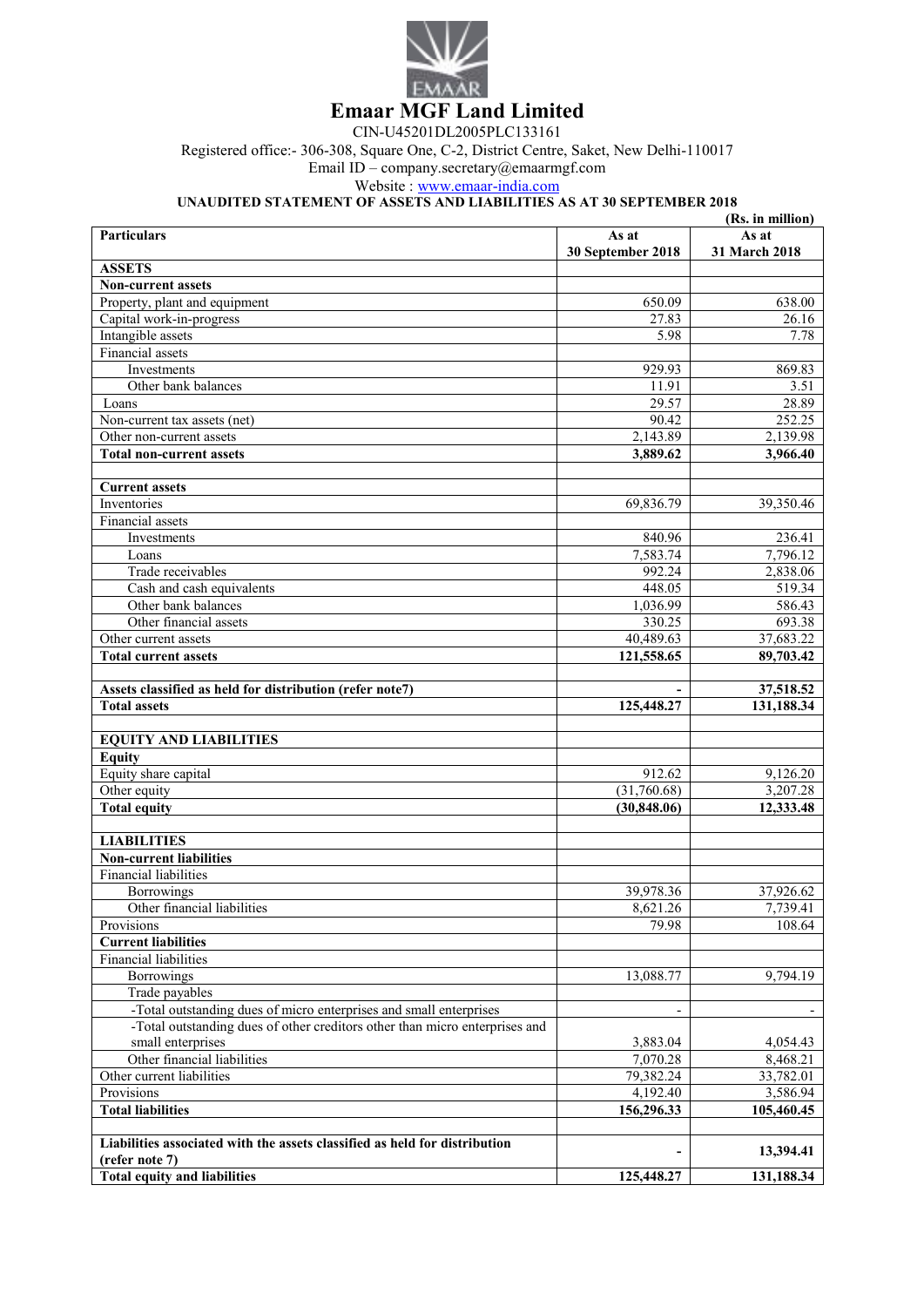

## **UNAUDITED STATEMENT OF PROFIT AND LOSS FOR THE HALF YEAR ENDED 30 SEPTEMBER 2018**

| (Rs. in million)                                                           |                                     |                                                   |                                    |  |
|----------------------------------------------------------------------------|-------------------------------------|---------------------------------------------------|------------------------------------|--|
| <b>Particulars</b>                                                         | Half year ended<br>30September 2018 | Half year ended<br>30September<br>2017(restated*) | <b>Year ended</b><br>31 March 2018 |  |
|                                                                            | <b>Unaudited</b><br>(Refer note 10) | <b>Unaudited</b><br>(Refer note 10)               | <b>Audited</b>                     |  |
| <b>INCOME</b>                                                              |                                     |                                                   |                                    |  |
| Revenue from operations                                                    | 11,396.72                           | 6,193.78                                          | 13,294.84                          |  |
| Other income                                                               | 715.07                              | 246.14                                            | 343.48                             |  |
| <b>Total income</b>                                                        | 12,111.79                           | 6,439.92                                          | 13,638.32                          |  |
| <b>EXPENSES</b>                                                            |                                     |                                                   |                                    |  |
| Cost of land, constructed properties, development<br>rights and others     | 9,074.10                            | 4,949.66                                          | 10,632.79                          |  |
| Employee benefits expense                                                  | 309.61                              | 219.16                                            | 464.59                             |  |
| Depreciation and amortization expense                                      | 26.37                               | 13.65                                             | 34.24                              |  |
| Finance costs                                                              | 2,661.47                            | 2,703.65                                          | 5,520.37                           |  |
| Other expenses                                                             | 2,349.03                            | 1,948.11                                          | 4,227.34                           |  |
| <b>Total expenses</b>                                                      | 14,420.58                           | 9,834.23                                          | 20,879.33                          |  |
| Loss before tax                                                            | (2,308.79)                          | (3,394.31)                                        | (7,241.01)                         |  |
| <b>Tax expense</b>                                                         |                                     |                                                   |                                    |  |
| Loss for the period / year                                                 | (2,308.79)                          | (3,394.31)                                        | (7,241.01)                         |  |
| Other comprehensive income                                                 |                                     |                                                   |                                    |  |
| Items that will not be reclassified to profit or loss                      |                                     |                                                   |                                    |  |
| in subsequent years<br>Re-measurement gains (losses) on defined benefit    |                                     |                                                   |                                    |  |
| plans                                                                      | 11.62                               | (3.91)                                            | 9.40                               |  |
| Other comprehensive income for the period /<br>year, net of tax            | 11.62                               | (3.91)                                            | 9.40                               |  |
| Total comprehensive income for the period/                                 |                                     |                                                   |                                    |  |
| year, net of tax                                                           | (2, 297.17)                         | (3,398.22)                                        | (7, 231.61)                        |  |
| Paid-up equity share capital (face value of Rs.10)                         | 912.62                              | 9,126.20                                          | 9,126.20                           |  |
| per share)                                                                 | 738.13                              |                                                   |                                    |  |
| Debenture redemption reserve                                               |                                     | 738.13<br>8,610.25                                | 738.13                             |  |
| Capital redemption reserve<br>Other equity (excluding debenture redemption |                                     |                                                   | 8,610.25                           |  |
| reserve and capital redemption reserve)                                    | (32, 498.81)                        | (2,307.68)                                        | (6,141.09)                         |  |
| Net worth                                                                  | (30, 848.06)                        | 16,166.90                                         | 12,333.49                          |  |
| Paid up debt capital                                                       | 57,072.92                           | 57,913.59                                         | 60,056.63                          |  |
| Loss per share (in rupees)                                                 | (3.37)                              | (3.72)                                            | (7.93)                             |  |
| (Basic and diluted) (not annualised)                                       |                                     |                                                   |                                    |  |
| Debt equity ratio                                                          | (1.85)                              | 3.58                                              | 4.87                               |  |
| Debt service coverage ratio                                                | 0.07                                | (0.25)                                            | (0.31)                             |  |
| Interest service coverage ratio                                            | 0.14                                | (0.25)                                            | (0.31)                             |  |

\*Previous period figures have been regrouped/reclassified, wherever considered necessary to make them comparable with those of the current period.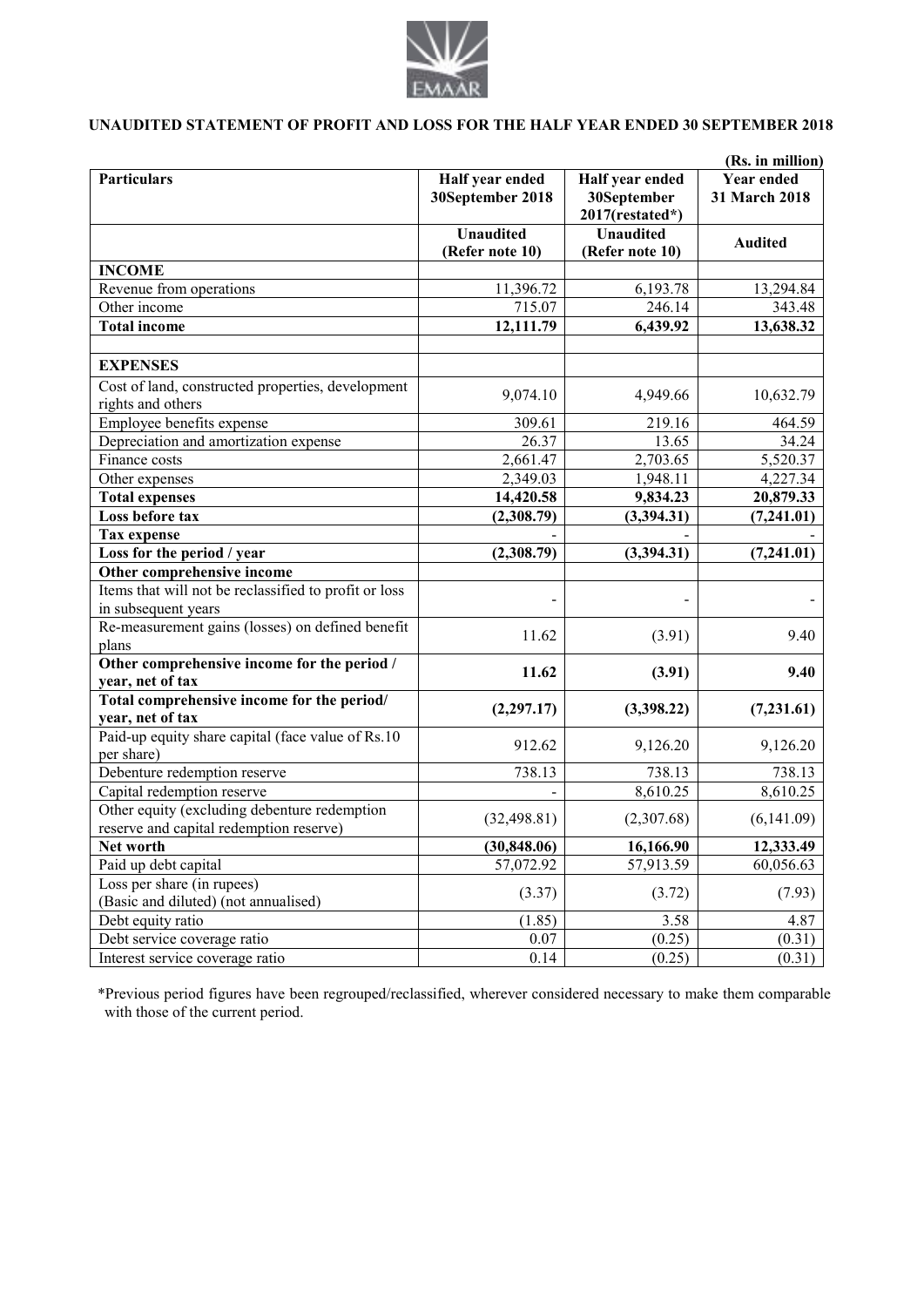

## **Notes:**

- 1) The above financial results have been reviewed by the Audit Committee and approved by the Board of Directors of the Company at their meeting held on 14November 2018.
- 2) Ratios have been computed as follows:
	- (i) Debt Equity Ratio =Paid up Debt Capital/Equity, where,
		- \* Equity represents issued, subscribed and paid up share capital and other equity
			- \* Paid up Debt Capital represents long-term and short-term borrowings excluding deferred payment liabilities and finance lease obligations.
	- (ii) Interest Service Coverage ratio = Earnings before finance costs, tax and depreciation / finance costs.
	- (iii) Debt Service Coverage ratio = Earnings before finance costs, tax and depreciation / [finance costs + net principal repayment of paid debt capital during the period/year].
	- (iv) Net worth represents Equity.
	- (v) Paid up equity capital represents issued, subscribed and paid up share capital.

## 3) **Additional disclosures as per Regulation 52(4) of Securities and Exchange Board of India (Listing Obligations and Disclosure Requirements) Regulations, 2015**

| <b>Particulars</b>                                                                                | <b>Credit Rating</b>                                       | Principal                   |                     | <b>Interest</b>               |                     |
|---------------------------------------------------------------------------------------------------|------------------------------------------------------------|-----------------------------|---------------------|-------------------------------|---------------------|
|                                                                                                   |                                                            | <b>Previous due</b><br>date | Next due date       | <b>Previous due</b><br>date   | Next due date       |
| 22,600 (11.25%)<br>Secured Redeemable<br>non-convertible<br>debentures of Rs.<br>$1,000,000$ each | <b>CARE BB</b><br>stable [Double<br>B; Outlook:<br>stable] | Not applicable              | 31 December<br>2019 | 30 September<br>$2014$ (paid) | 31 December<br>2019 |

**Notes:** 

- a. Due dates disclosed above are after considering extensions granted by the debenture holders.
- b. The non-convertible debentures referred above are secured by an adequate asset cover.
- c. Pursuant to the Scheme **(Refer note 7)**, 30.79% of the face value of Rs. 1,000,000 of each debenture is being demerged and transferred to the resulting company.The above mentioned face value of Rs. 1,000,000 is before demerger.
- 4) One of the subsidiaries of the Company, Emaar MGF Construction Private Limited (the "Subsidiary") is undergoing certain litigations/disputes in relation to the Commonwealth Games Village Project, 2010 developed by it where the Company expects favorable outcomes. The Company has investments in the equity share capital of the said Subsidiary aggregating to Rs. 362.78 million (31 March 2018 - Rs. 603.53 million) and has advances recoverable aggregating to Rs. 1,487.62 million (31 March 2018 - Rs. 2,274.11 million) from the Subsidiary. The Company has also given commitment to the Subsidiary for support in case of unfavorable outcome in respect of any of the litigations / disputes. The auditors have expressed an emphasis of matter on the same.
- 5) The Company, vide a Development Agreement dated 3 November 2006 (subsequently amended by the agreement dated 25 July 2007) entered into with Emaar Hills Township Private Limited ("EHTPL"), had undertaken the development of land in Hyderabad, which was sold to EHTPL by Andhra Pradesh Industrial Infrastructure Corporation through a duly registered Conveyance Deed dated 28 December 2005. The Company also, vide Assignment Deed dated 3 November 2006 entered into with Boulder Hills Leisure Private Limited ("BHLPL"), had undertaken the development and operation of a 'Golf Course' in Hyderabad. The Company, EHTPL and BHLPL have been subjected to litigations relating to the allegations of irregularities in allotment of project land, notice for termination of project, notice for termination of development agreement by one of the shareholders of the development partner, stoppage of registration of properties in the project, etc. Further, in one of the matters mentioned herein, Central Bureau of Investigation has filed charge sheets against various persons, including the Company, its former Managing Director and certain officers of the Company. Under the said matter, the Company has also received an attachment order of its certain properties from Directorate of Enforcement. The Company has assets and liabilities of Rs. 4,106.59 million (31 March 2018- Rs. 3,071.21 million) and Rs. 3,416.67 million (31 March 2018- Rs. 2,093.35 million) respectively.The matters mentioned herein are pending with judicial authorities at various levels. Based on the legal advices received and internal assessments, the management believes that the allegations/matters raised above are untenable and contrary to the factual position. The auditors have expressed an emphasis of matter on the same.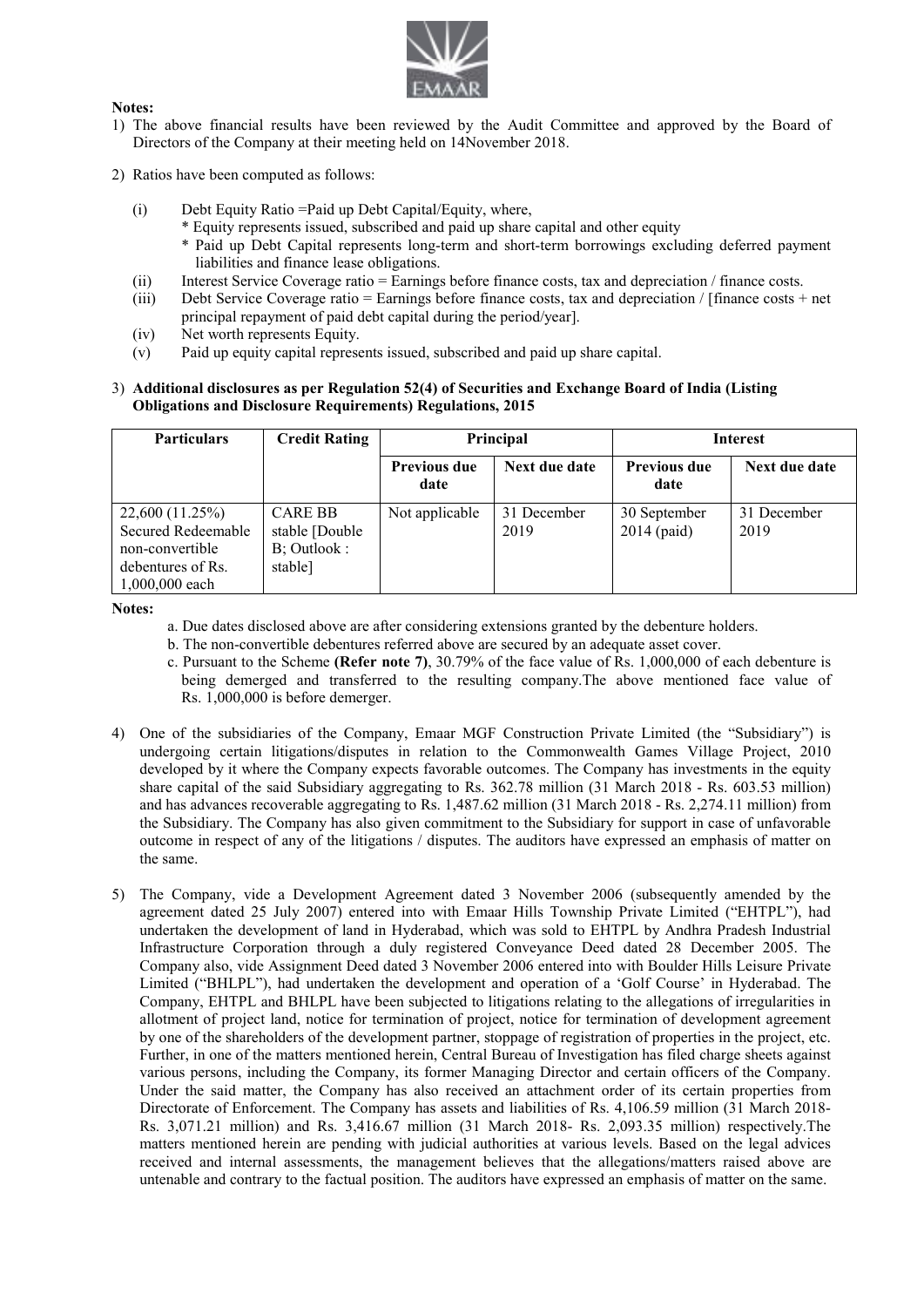

- 6) As at 30 September 2018, the Company has term loans of Rs. 4,955.61 million which are due for repayment in the next one year. As per the present business plans, the Company will be able to meet its financial obligations in the next one year. As at 30 September 2018, the Company's net worth has been completely eroded. The management also has considered the fact that the Company has significant asset base, including land inventories or land development rights, which can yield values in excess of their book values on development and can hence be used for raising additional capital, if and when required. Further, the Ultimate Holding Company has agreed that it shall continue to provide support to the Company in arranging for funds to enable the Company to meet its operational and project requirements. Hence, these financial results have been prepared on a going concern basis.
- 7) a) The National Company Law Tribunal (NCLT) vide its order dated 16 July 2018 approved the arrangement as embodied in the Scheme of arrangement between the Company, MGF Developments Limited (the resulting company) and their respective shareholders and creditors ("Scheme") and the same has been filed with the Registrar of Companies on 31 July 2018. The Scheme is effective from the appointed date of 30 September 2015 ("the appointed date). Accordingly, all the assets, rights, powers, liabilities and duties of the demerged undertaking were demerged from the Company from the appointed date.
	- b) Pursuant to the Scheme, the Company de-recognised the assets and liabilities of the demerged undertaking at the respective book values as appearing in the books at the close of the day immediately preceding the appointed date. The details of assets and liabilities demerged are as follows:

| As on 30 September 2015       | <b>Rs</b> million |
|-------------------------------|-------------------|
| Tangible assets               | 4,159.06          |
| Capital work in progress      | 976.60            |
| Non-current investments       | 1,124.15          |
| Long-term loans and advances  | 229.92            |
| Inventories                   | 7,487.63          |
| Trade receivables             | 175.09            |
| Cash and bank balances        | 387.31            |
| Short-term loans and advances | 19,740.88         |
| Other current assets          | 355.32            |
| Total assets (A)              | 34,635.96         |
|                               |                   |
| Short-term borrowings         | 619.66            |
| Trade payables                | 452.50            |
| Other liabilities             | 8,136.05          |
| Short-term provisions         | 8.85              |
| <b>Total liabilities (B)</b>  | 9,217.06          |
|                               |                   |
| Net assets (A-B)              | 25,418.90         |

- c) The excess of assets over liabilities as on 30 September 2015 has been adjusted in the following manner:
	- (i) Capital reserve- Rs. 2,892.78 million
	- (ii) Capital redemption reserve- Rs. 8,610.20 million
	- (iii) Securities premium account- Rs. 5,702.34 million
	- (iv) Amount of capital reduced- Rs. 8,213.58million
- d) The accounting treatment as prescribed in Scheme is not in-line with Appendix A to Indian Accounting Standards (Ind AS) 10 according to which the Company should have de-recognised the assets and liabilities of the demerged undertaking at the respective fair values on the day it is approved by relevant authority i.e. NCLT. But pursuant to the clarifications released by Ind AS Transition Facilitation Group (ITFG) the accounting treatment required under an order of a court or tribunal (or other similar authority) overrides the accounting treatment that would otherwise be required to be followed in respect of the transaction and it is mandatory for the Company concerned to follow the treatment as per the order of the court/tribunal. Considering the facts as stated above, the Company has accounted this transaction in accordance with scheme approved by NCLT. The auditors have expressed an emphasis of matter on the same.